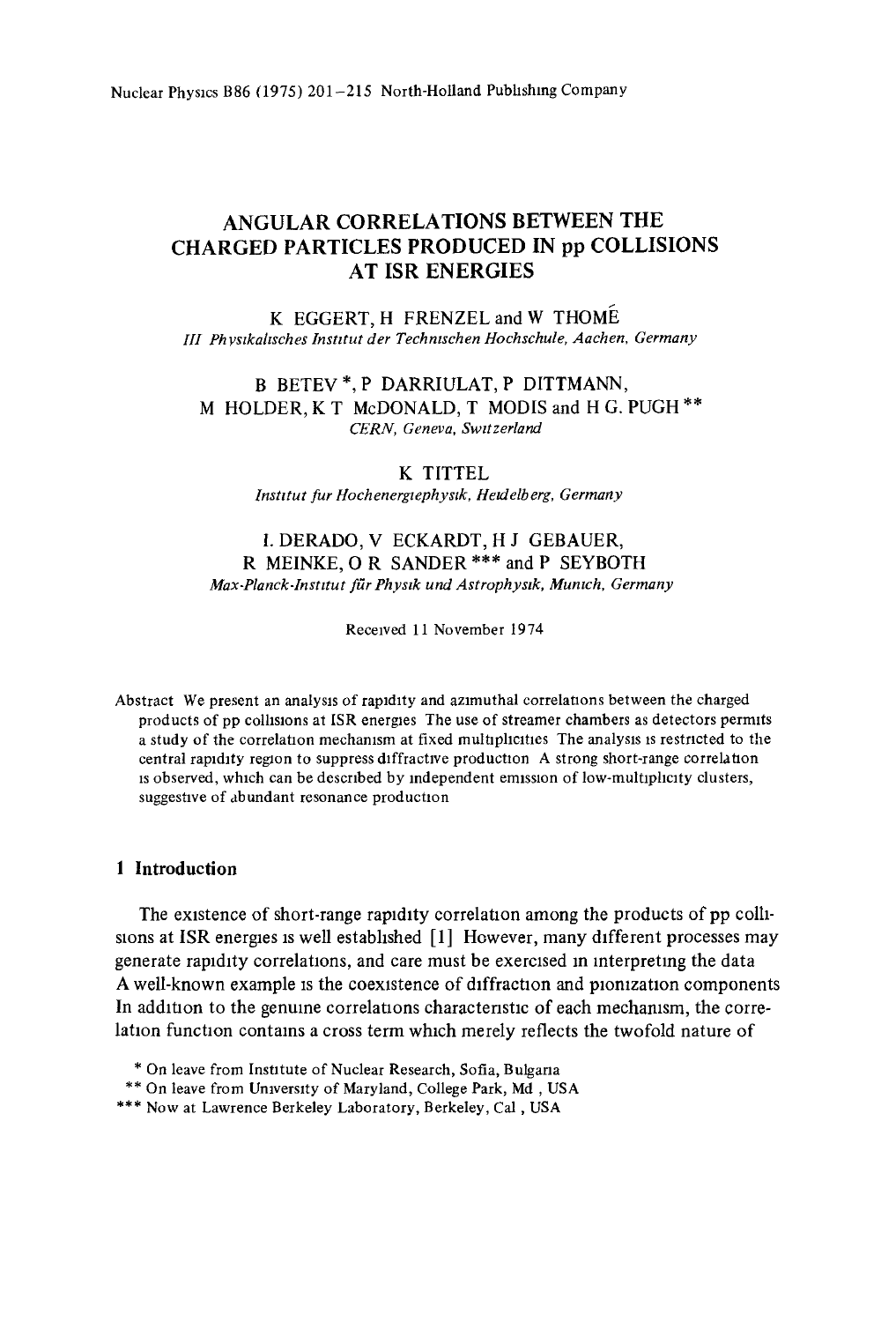the production process It is therefore Important to restrict correlation studies to events of a single kind, as far as possible We limit the present analysis to events with a large number of particles m the central region At ISR energies, where the rapidity plateau has become wider, this is an efficient way of selecting non-diffractive processes It lmphes, however, that correlations with a range larger than the rapidity interval of the analysis will not be detected.

Another difficulty in correlation analyses is the mixing of events with different numbers of particles\*. Averaging over multiplicities inextricably mixes the properties of the correlation mechanism with those of the multiplicity distribution. Instead, the study of correlations at fixed multiphcities allows one to separate both effects and to investigate the behavlour of the correlation function as a function of multiphcity

The measurements reported here were performed with two large streamer chambers surrounding an Intersection region of the CERN ISR There was no magnetic field, only angular vanables were measured. In addition to a straightforward measurement of the charged particle multiplicity, such a detector provides good rejection of charged secondaries not pointing to the production vertex

After a brief description of the detector and of the main features of data reduction, we present an analysis of two-particle rapidity correlations at centre-of-mass energies of 23 and 53 GeV We then study correlations as a function of azimuth and rapidity, and conclude with a brief comment on three-particle correlations.

## 2. Apparatus

An intersection region of the ISR is surrounded by two double-gap streamer chambers above and below the beam pipes (fig 1) Apart from the 8 cm gap between the chambers, they cover the full sohd angle Each chamber Is 50 cm high, 270 cm long (along the beams), and 125 cm wide (transverse to the beams) The geometry of the sensitive volumes is such that the maximum visible track length is 30 cm in the forward direction and 13 cm on the sides The dependence of the acceptance upon production angle IS governed by the effect of the gap between the chambers Over most of the angular range it remains equal to 86% but falls steeply m the forward direction to zero below 40 mrad The tracks are photographed through two 8° stereo views recorded on a single 35 mm film

The apparatus is triggered by a coincidence between large scintillator hodoscopes on each downstream side of the interaction region. This trigger observes a cross section of 34 mb (36 mb) at  $\sqrt{s}$  = 23 GeV (53 GeV), of which less than 6 mb (4 mb) are from elastic scattering. About 4 3 mb (2 8 mb) of the interactions which fall to trigger the detector would have had tracks m the streamer chambers, but only  $2.3 \text{ mb}$   $(1 2 \text{ mb})$  are associated with events of the type selected in the present analysis

\* There exists an abundant hterature on correlations The point of view adopted here :s developed m Morel and Plaut [2], which also contains extensive references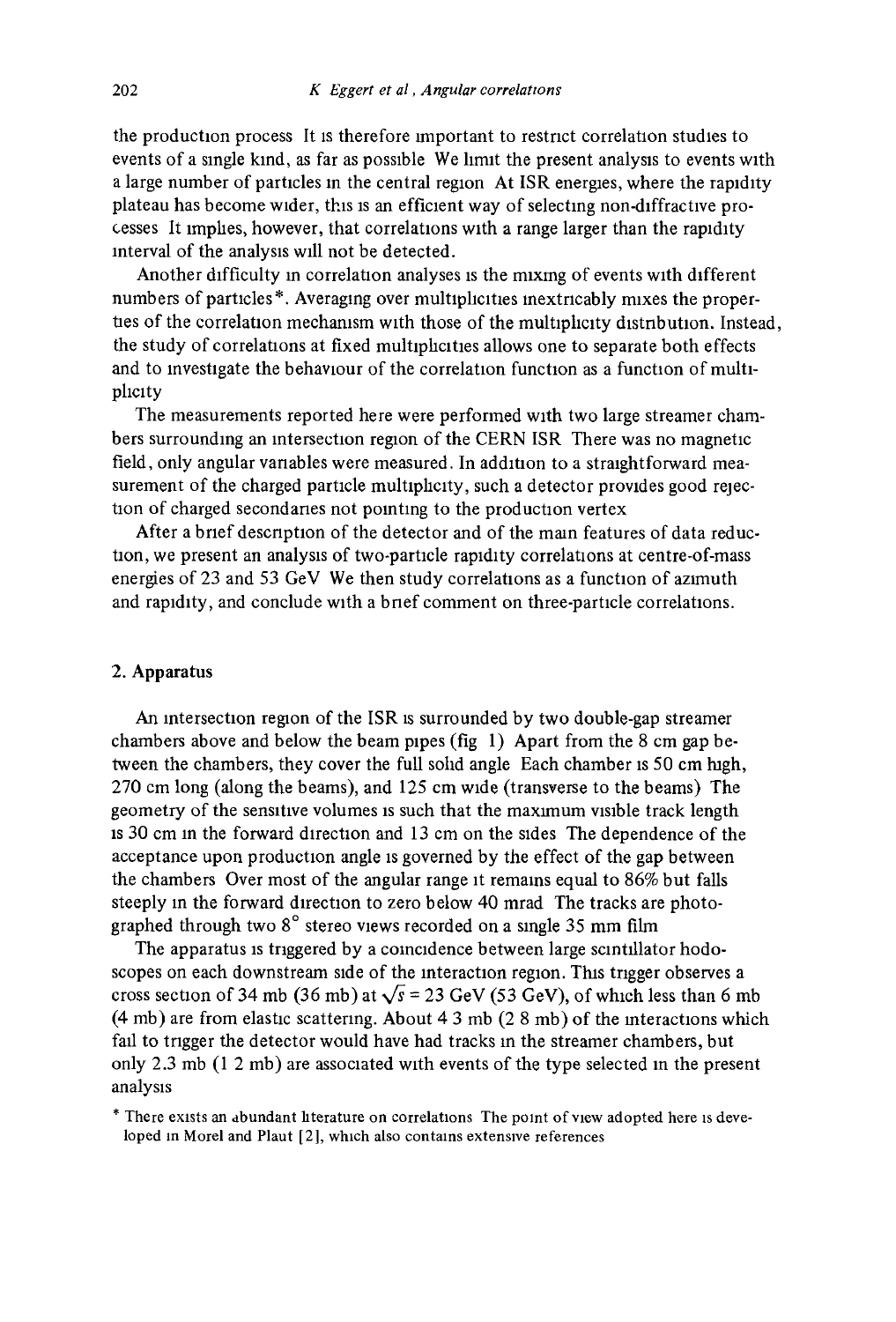

Fig **1** Schematic layout of the apparatus Optical system and HV generators have been omitted for clanty.

#### 3. Data **reduction**

Events are scanned and measured on image plane digitizing projectors Six percent of the pictures are rejected for a bad high-voltage pulse, two percent for a second event detected by the electronics during the sensitive time  $(1 \mu \text{sec})$  of the streamer chambers, and eight percent for a large number of background tracks not associated with the interaction About 22% (9%) of triggers at 23 GeV (53 GeV) show no track in the streamer chambers. Three points are measured in each view on all tracks wluch point into the vicinity of the interaction region The setting error is about  $12 \mu$  on film (2 mm in space)

Tracks are reconstructed as straight lines In space using the two stereo views Typical uncertainties of the track extrapolation to the interaction region are 0 6 cm (8 cm) in the horizontal (vertical) projection. The interaction point is found by an iterative least squares fit to the measured tracks The resulting errors on the final vertex position are about 0.3 cm in the horizontal plane and 4 cm along the vertical direction. All tracks pointing to the vertex within 3 standard deviations are accepted, and their directions an space are recalculated using the interaction vertex as an additional constraint. In this last step, the vertex is assumed to lie in the plane of the beams, as the heights of the beams are much smaller than vertical reconstruction uncertainties, and their poisitions are accurately known

In the absence of momentum measurement and particle identification, each track is completely described by its azimuth  $\phi$  and production angle  $\theta$  These quantities are calculated in the lab system and transformed to the centre-of-mass system under the assumption that the produced particles have zero mass Because of the small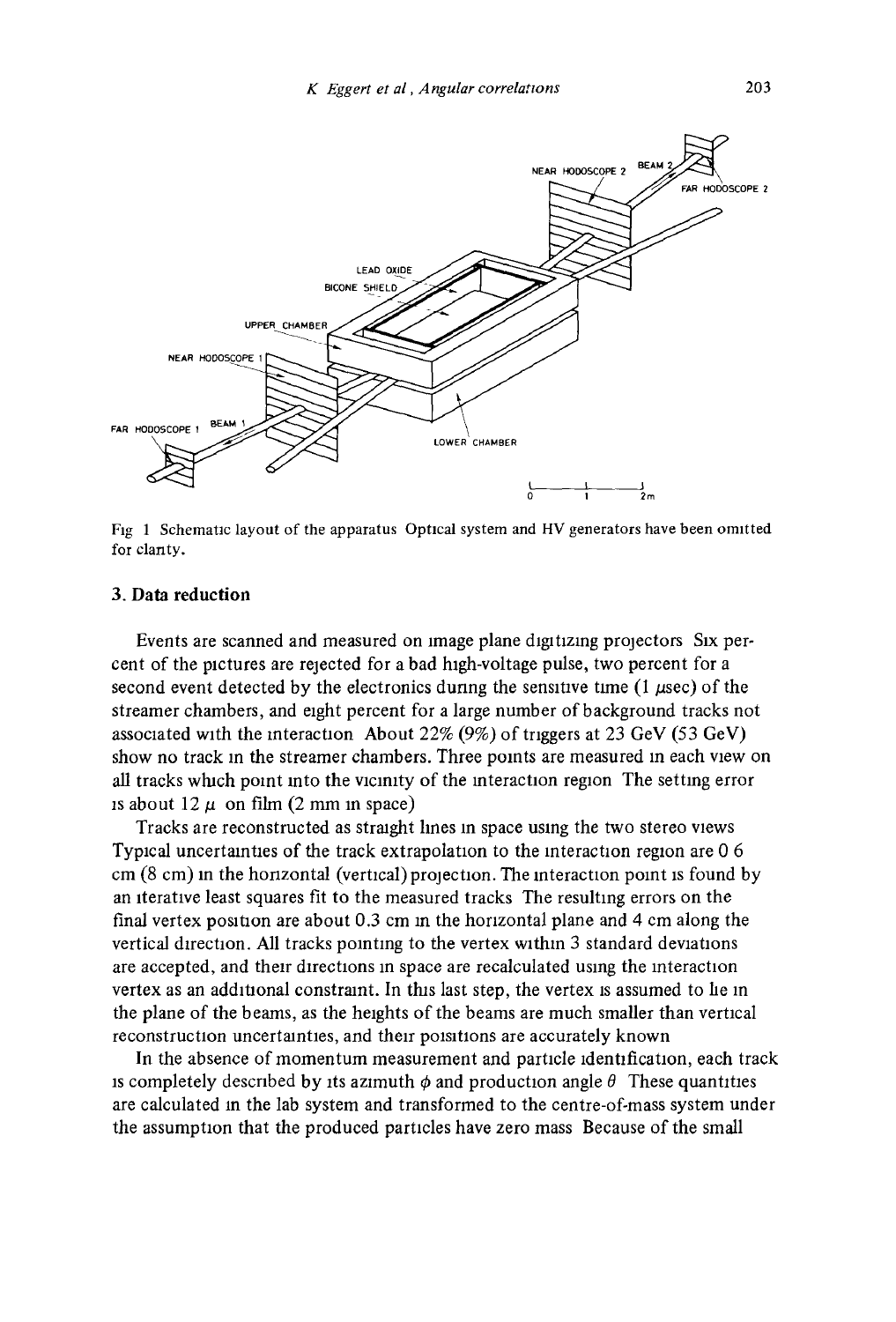crossing angle  $(15^{\circ})$  of the beams this approximation has no important effect on our analysis. We also use the quantity  $\eta = -\log \tan (\frac{1}{2} \theta)$ , referred to as "rapidity" whenever the distinction between it and the true rapidity is irrelevant to our purpose Typical uncertainties due to reconstruction errors are  $5^\circ$  in  $\phi$  and 0 1 unit in  $\eta$ 

From a Monte-Carlo simulation reproducing inclusive momentum distributions and event multiplicities, we estimate a contamination of  $3\%$  in the central region due to converted  $\gamma$  rays, Dahtz pairs, and secondaries of nuclear interactions. The  $K^0$  production is estimated to contribute less than 8% of the charged particles accepted by our selection cntena

We report here on a small fraction of the pictures recorded, namely 3050 events at  $\sqrt{s}$  = 23 GeV and 2408 events at  $\sqrt{s}$  = 53 GeV, corresponding to 1022 and 1462 events, respectively, for the restncted samples used in the analysis

## 4. Two-particle rapidity correlations

Before presenting and discussing the rapidity correlations observed in the data, we briefly introduce the formalism used

In a rapidity interval  $|\eta| \leq \eta_{\text{max}}$  we define

(a) the number of charged particles,  $n$ ,

(b) the charged particle density

$$
\rho_n^{\rm I}(\eta) = \frac{1}{n\sigma_n} \frac{d\sigma_n}{d\eta} ,
$$

(c) the charged pair density

$$
\rho_n^{\text{II}}(\eta_1, \eta_2) = \frac{1}{n(n-1)\sigma_n} \frac{d^2 \sigma_n}{d\eta_1 d\eta_2} ,
$$

(d) the correlation function

$$
C_n^{\text{II}}(\eta_1, \eta_2) = \rho_n^{\text{II}}(\eta_1, \eta_2) - \rho_n^{\text{I}}(\eta_1) \rho_n^{\text{I}}(\eta_2),
$$
 (1)

with  $d\sigma_n/d\eta$  = differential cross section for producing a charged particle at rapidity  $\eta$  when *n* charged particles are produced between  $-\eta_{\text{max}}$  and  $+\eta_{\text{max}}$ . The above quantities obey the normalization relations

$$
n\sigma_n = \int_{-\eta_{\text{max}}}^{\eta_{\text{max}}} \frac{d\sigma_n}{d\eta} d\eta, \qquad \int_{-\eta_{\text{max}}}^{\eta_{\text{max}}} \rho_n^1(\eta) d\eta = 1,
$$
  

$$
+ \eta_{\text{max}} + \eta_{\text{max}} + \eta_{\text{max}} + \eta_{\text{max}} + \eta_{\text{max}} + \eta_{\text{max}} + \eta_{\text{max}} + \eta_{\text{max}} + \eta_{\text{max}} + \eta_{\text{max}} + \eta_{\text{max}} + \eta_{\text{max}} + \eta_{\text{max}} + \eta_{\text{max}} + \eta_{\text{max}} + \eta_{\text{max}} + \eta_{\text{max}} + \eta_{\text{max}} + \eta_{\text{max}} + \eta_{\text{max}} + \eta_{\text{max}} + \eta_{\text{max}} + \eta_{\text{max}} + \eta_{\text{max}} + \eta_{\text{max}} + \eta_{\text{max}} + \eta_{\text{max}} + \eta_{\text{max}} + \eta_{\text{max}} + \eta_{\text{max}} + \eta_{\text{max}} + \eta_{\text{max}} + \eta_{\text{max}} + \eta_{\text{max}} + \eta_{\text{max}} + \eta_{\text{max}} + \eta_{\text{max}} + \eta_{\text{max}} + \eta_{\text{max}} + \eta_{\text{max}} + \eta_{\text{max}} + \eta_{\text{max}} + \eta_{\text{max}} + \eta_{\text{max}} + \eta_{\text{max}} + \eta_{\text{max}} + \eta_{\text{max}} + \eta_{\text{max}} + \eta_{\text{max}} + \eta_{\text{max}} + \eta_{\text{max}} + \eta_{\text{max}} + \eta_{\text{max}} + \eta_{\text{max}} + \eta_{\text{max}} + \eta_{\text{max}} + \eta_{\text{max}} + \eta_{\text{max}} + \eta_{\text{max}} + \eta_{\text{max}} + \eta_{\text{max}} + \eta_{\text{max}} + \eta_{\text{max}} + \eta_{\text{max}} + \eta_{\text{max}} + \eta_{\text{max}} + \eta_{\text{max}} + \eta_{\text{max}} + \eta_{\text{max}} + \eta_{\text{max}} + \eta_{\text{max}} + \eta_{\text{max}} + \eta_{\text{max}} + \eta_{\text{max}} + \eta_{\
$$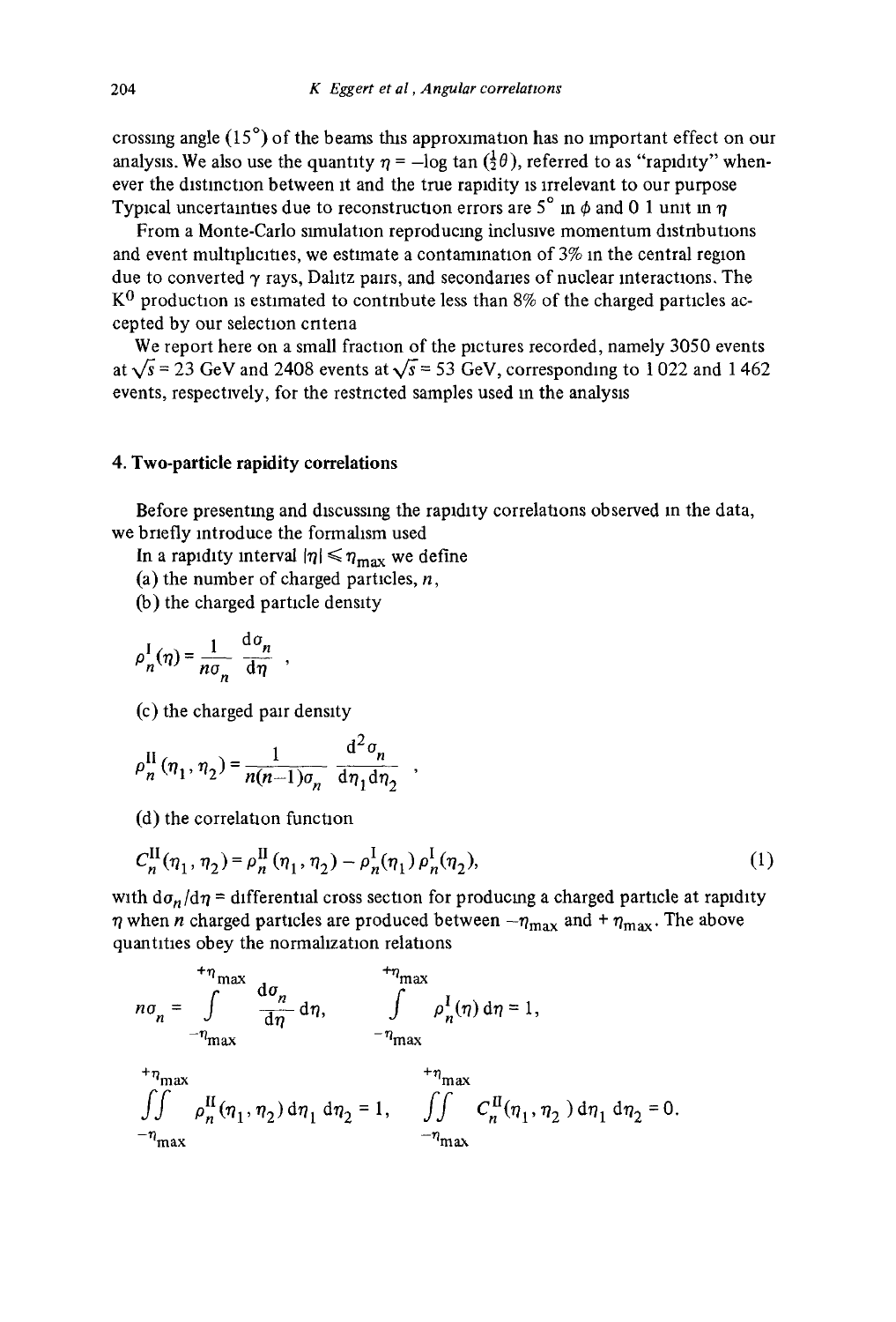In the absence of correlation,  $C_n^{\mathbf{n}}$  is zero everywhere by definition<br>These definitions differ from those usually adopted but lead to relations which are simpler and have a more transparent interpretation In particular, m the case of independent cluster emission  $[2]$ ,  $C_n^{\text{II}}$  takes the simple form

$$
C_n^{\text{II}}(\eta_1, \eta_2) = \alpha_n^{\text{II}} [\Gamma_n^{\text{II}}(\eta_1, \eta_2) - \rho_n^{\text{I}}(\eta_1) \rho_n^{\text{I}}(\eta_2)],
$$
 (2)

where  $\alpha_n^{\mathbf{H}}$  is the relative number of pairs with both particles in the same cluster and  $\Gamma_n^H(\eta_1, \eta_2)$  is the two-particle rapidity density (with unit integral in the domain  $|\eta| \leq \eta_{\text{max}}$ ) for particles in the same cluster Namely, defining K as the charged multiplicity of a cluster and averaging over clusters,

$$
\alpha_n^{\text{II}} = \frac{n}{\langle K \rangle} \frac{\langle K(K-1) \rangle}{n(n-1)} = \frac{1}{n-1} \frac{\langle K(K-1) \rangle}{\langle K \rangle}
$$

Whenever a short-range component dominates, relation (2) provides an elegant parametnzation of the correlation function It is only in this case, in which  $\Gamma_n^{\text{II}}$ vanishes at large  $|\eta_1 - \eta_2|$ , that relation (2) gives an unambiguous determination of



Fig 2 The functions  $C^{II}$ ,  $\rho^I \rho^I$ , and  $\Gamma^{II}$ , in units of  $10^{-2}$  *versus*  $\frac{1}{2}(\eta_1-\eta_2)$  Normalizations are in the square  $|\eta| < 2(2.5)$  at  $\sqrt{s} = 23(53)$  GeV  $\Gamma$ <sup>11</sup> is determined from a fit with parameters listed in table 1 The pair densities are symmetrized as  $\frac{1}{2}(\rho^{11}(\eta_1 - \eta_2) + \rho^{11}(\eta_2 - \eta_1))$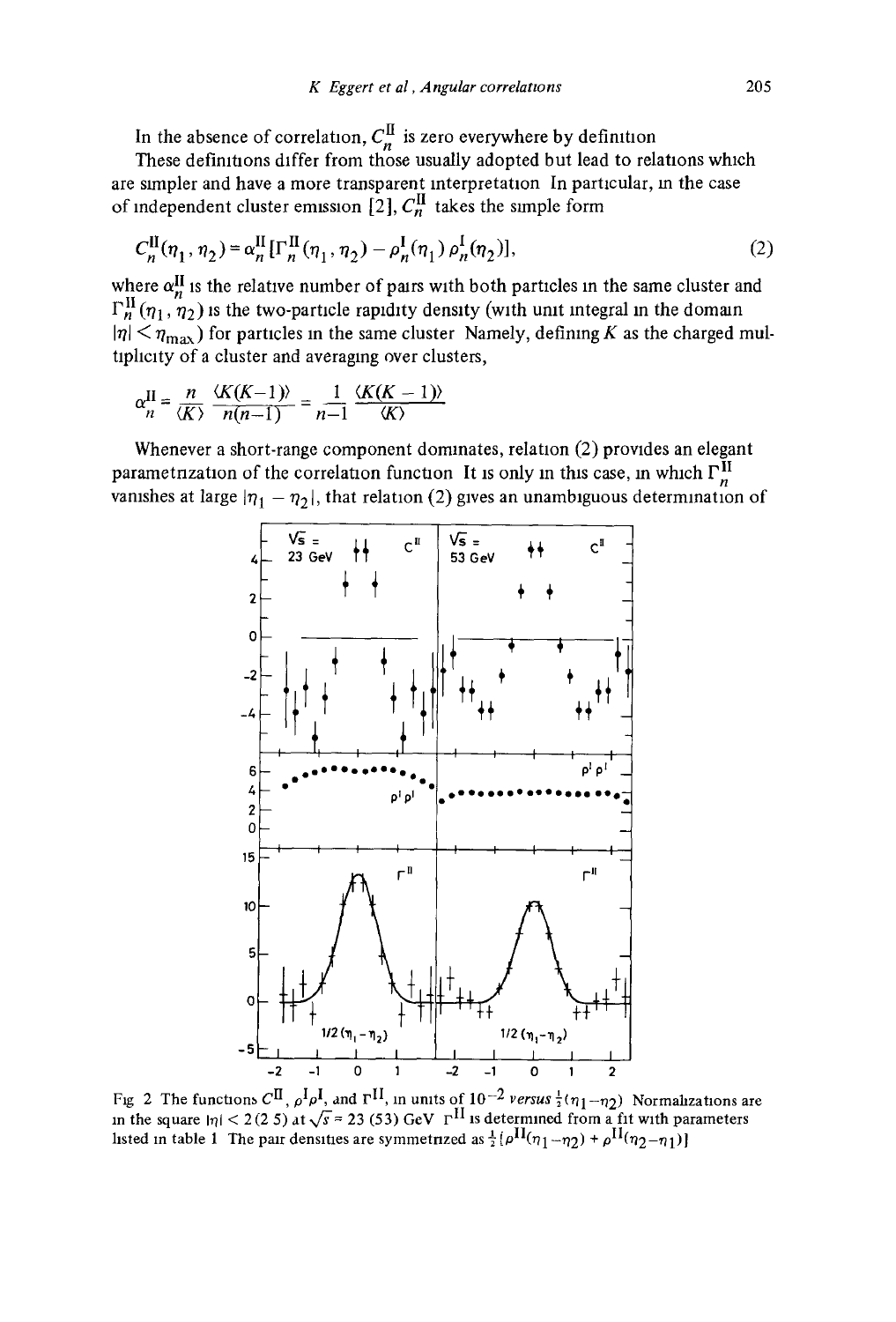

Fig 3 Left the dependence of  $C_{n}^{\mathbf{u}}$  (integrated over the region  $\Delta \eta < 0.5$ ) upon  $\frac{1}{2}(\eta_1 + \eta_2)$ <br>the dependence of  $C^{\mathbf{u}}$  (integrated over the region  $\Delta \eta < 0.5$ ) upon  $\frac{1}{2}(\eta_1 + \eta_2)$ 

 $\alpha_n^{\text{II}}$  and  $\Gamma_n^{\text{II}}$  Without any specific assumption it gives a measure of the strength and range of the correlation function through  $\alpha_n^{\text{II}}$  and  $\Gamma_n^{\text{II}}$ . While the most naive cluster models would assume that  $(n - 1)\alpha_n^{\mu}$  and  $\Gamma_n^{\mu}$  are multiphcity independent, they need not be so.

We have calculated the correlation functions  $C_n^{\prime\prime}$  ( $\eta_1$ ,  $\eta_2$ ) at both beam energies In each case they show a structure characteristic of short-range rapidity correlation (fig 2). In addition, they exhibit a feature which greatly simplifies their study, namely that, within errors,  $(n-1)C_n^{\text{II}}$  depends neither on n nor on  $\eta_1 + \eta_2$  but only on  $\eta_1 - \eta_2$ 

To illustrate the absence of *n* dependence we integrate  $C_n^{\text{II}}$  over a domain of strong positive correlation taken as  $|\eta_1 - \eta_2| \leq 0.5$  and study the variation with n of the integral. Similarly we study the  $\eta_1 + \eta_2$  dependence of  $(n - 1)$  C<sub>n</sub><sup>II</sup> in the interval  $|\eta_1 - \eta_2| \leq 0.5$  after having averaged this quantity over n We find that within errors  $(n - 1)$  C<sub>n</sub><sup>II</sup> does not depend upon *n* and depends only weakly upon  $\eta_1 + \eta_2$  when *n* and  $\eta$  are limited to the range  $6 \le n \le 15$  ( $6 \le n \le 20$ ) and  $|\eta| \le 2$  $(|\eta| \leq 25)$  in the 23 GeV (53 GeV) data (fig 3)

We now concentrate on the dependence of

$$
C^{\text{II}}(\eta_1 - \eta_2) = \langle (n-1) C^{\text{II}}_n(\eta_1, \eta_2) \rangle
$$

upon the single variable  $\eta_1 - \eta_2$ , where the average over *n* is performed in the multiplicity intervals previously mentioned.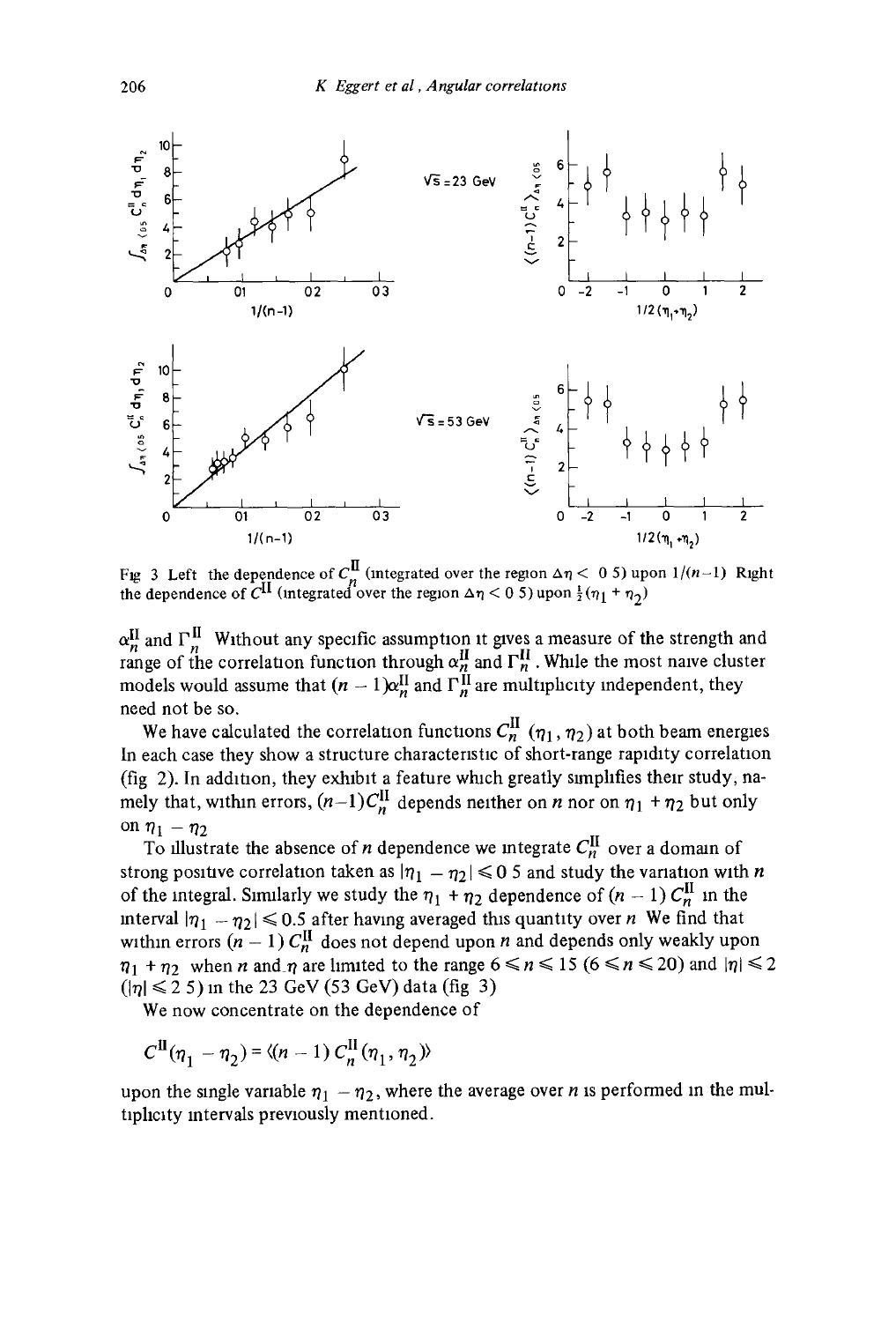# Table 1 Two-particle rapidity correlation

| $\begin{split} &\langle (n-1) C^{\text{II}}_n \rangle \equiv C^{\text{II}}(\eta_1, \eta_2) = \alpha^{\text{II}}[\Gamma^{\text{II}}(\eta_1, \eta_2) - \rho^{\text{I}}\rho^{\text{I}}(\eta_1, \eta_2)],\\ &\Gamma^{\text{II}}(\eta_1, \eta_2) \propto \exp\left\{-\frac{(\eta_1 - \eta_2)^2}{4\delta^2}\right\} \end{split}$ |                                    |                                    |                                    |                                    |  |
|----------------------------------------------------------------------------------------------------------------------------------------------------------------------------------------------------------------------------------------------------------------------------------------------------------------------------|------------------------------------|------------------------------------|------------------------------------|------------------------------------|--|
| $\sqrt{s}$                                                                                                                                                                                                                                                                                                                 | 23 GeV                             |                                    | 53 GeV                             |                                    |  |
| Selected rapidity window                                                                                                                                                                                                                                                                                                   | $ \eta  \leq 20$                   |                                    | $ n  \leq 2.5$                     |                                    |  |
| Mean multiplicity in<br>selected rapidity window                                                                                                                                                                                                                                                                           | 58                                 |                                    | 89                                 |                                    |  |
| Selected multiplicity<br>range in rapidity window                                                                                                                                                                                                                                                                          | $6 \leq n \leq 15$                 |                                    | $6 \le n \le 20$                   |                                    |  |
| Number of selected events                                                                                                                                                                                                                                                                                                  | 1022                               |                                    | 1462                               |                                    |  |
|                                                                                                                                                                                                                                                                                                                            | Strength $\alpha^{II}$             | Range $\delta$                     | Strength $\alpha^{\text{II}}$      | Range $\delta$                     |  |
| Raw data                                                                                                                                                                                                                                                                                                                   | $0.72 \pm 0.07$                    | $0.62 \pm 0.05$                    | $0.76 \pm 0.04$                    | $0.59 \pm 0.03$                    |  |
| Acceptance correction                                                                                                                                                                                                                                                                                                      | $+0.15 \pm 0.05$                   | $\Omega$<br>± 0.03                 | $+0.15 \pm 0.05$                   | ±003<br>$\bf{0}$                   |  |
| Edge-effect correction                                                                                                                                                                                                                                                                                                     | $+0.25 \pm 0.10$                   | $+0.06 \pm 0.03$                   | $+0.20 \pm 0.10$                   | $+0.03 \pm 0.02$                   |  |
| Zero mass approximation                                                                                                                                                                                                                                                                                                    | $+0.10 \pm 0.10$                   | 0<br>± 0.05                        | $+0.10 \pm 0.10$                   | $\mathbf{0}$<br>± 0.05             |  |
| Hypothesis of $n$ and<br>$\eta_1$ + $\eta_2$ independence                                                                                                                                                                                                                                                                  | $\mathbf{0}$<br>±005               |                                    | $\theta$<br>±005                   |                                    |  |
| Raw data $n \leq 9$<br>Raw data $n > 9$                                                                                                                                                                                                                                                                                    | $0.71 \pm 0.08$<br>$0.70 \pm 0.16$ | $0.61 \pm 0.06$<br>$0.65 \pm 0.12$ | $0.74 \pm 0.05$<br>$0.82 \pm 0.06$ | $0.60 \pm 0.04$<br>$0.56 \pm 0.04$ |  |
| All corrections included                                                                                                                                                                                                                                                                                                   | $122 \pm 017$                      | $0.68 \pm 0.08$                    | $121 \pm 016$                      | $0.62 \pm 0.07$                    |  |

The functions  $C^{II}(\eta_1 - \eta_2)$  and

$$
\rho^I \rho^I (\eta_1 - \eta_2) = \langle \rho^I_n(\eta_1) \rho^I_n(\eta_2) \rangle
$$

are displayed in fig 2 Their dependence upon  $\eta_1 - \eta_2$  suggests that we may assign all the correlations to a short-range effect which we parametrize as a Gaussian

$$
\Gamma^{\rm II}(\eta_1,\eta_2) \propto \exp\left[-\frac{(\eta_1-\eta_2)^2}{4\delta^2}\right].
$$

This specific form would be obtained for clusters decaying into uncorrelated particles, with a Gaussian single-particle rapidity distribution of variance  $\delta$  Good fits to the form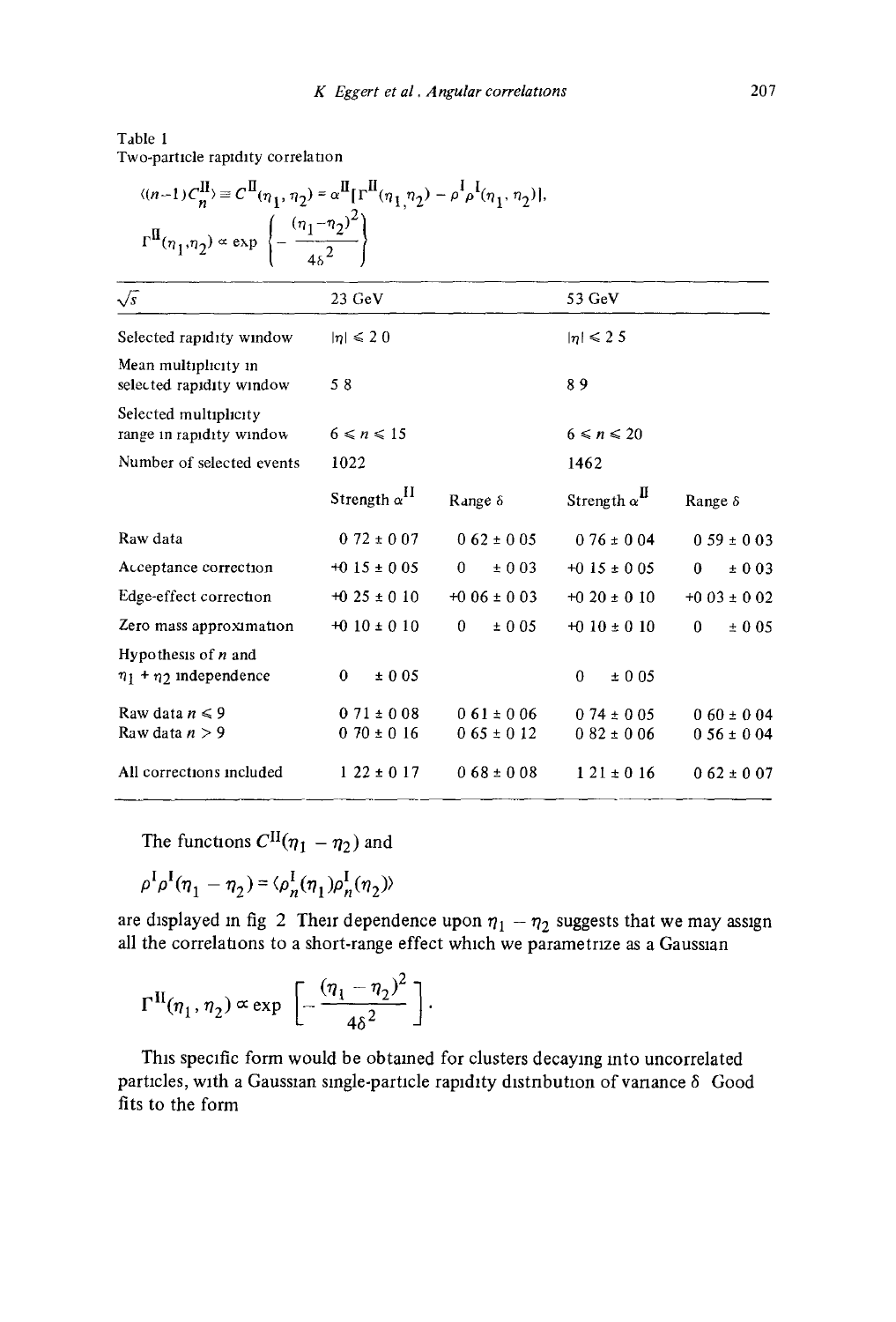$$
C^{\text{II}}(\boldsymbol{\eta}_1,\boldsymbol{\eta}_2) = \boldsymbol{\alpha}^{\text{II}}[\boldsymbol{\Gamma}^{\text{II}}(\boldsymbol{\eta}_1,\boldsymbol{\eta}_2) - \boldsymbol{\rho}^{\text{I}}\boldsymbol{\rho}^{\text{I}}(\boldsymbol{\eta}_1,\boldsymbol{\eta}_2)]
$$

are obtained (fig 2) The results are listed in table 1, together with vanous corrections and contributions to the uncertainties, as discussed below

(a) Raw data We have rejected narrow pairs (opening angle  $\leq 18^{\circ}$ ) corresponding to  $\gamma$  rays converted in the vacuum chamber and to Dalitz pairs Including these narrow pairs would increase the correlation strength  $\alpha$ <sup>II</sup> by 0 06

Statistical errors are calculated with Poisson statistics, but the contributions of  $\rho^{\rm II}$  and  $\rho^{\rm I} \rho^{\rm I}$  are treated independently. We have checked that this does not introduce appreciable biases.

(b) Acceptance correction. This is estimated from an analysis of the actual data, after having removed more tracks, according to the known rapidity dependence of the acceptance of the detector A particle in a correlated pair is occasionally missed, but this depends little upon the rapidity width of the pair the strength of the correlation appears smaller but its range is virtually unaffected.

(c) Edge effects. Correlated pairs with only one particle inside the rapidity window do not contribute to the positive correlation The restriction of the analysis to a narrow rapidity interval, and the choice of a Gaussian form for  $\Gamma^{II}$ , filter out long-range components from the correlation function with a cut-off depending upon the ratio  $\delta/n_{\rm max}$  The correction is made with a Monte-Carlo calculation in which all particles are produced in Gaussian pairs with  $\delta = 0$  65

(d) Zero mass approximation A pair of particles with masses  $m$  and invariant mass M has a rapidity difference limited to  $\Delta y \leq \arccos h \left[ (M^2/2m^2) - 1 \right]$  There is no such bound when the pseudorapidity  $\eta = -\log \tan \frac{1}{2}\theta$  is used instead This introduces long tads in the two-particle density and causes an effectwe decrease of the correlation strength  $\alpha^{II}$ . The correction in table 1 was estimated from a model calculation with  $\rho$  and  $\omega$  resonances

(e) Hypothesis of independence over n and  $\eta_1 + \eta_2$  We have checked that the results were not significantly modified when the multiplicity range was split into two intervals (table 1) nor when the fit was made in  $\eta_1$  and  $\eta_2$  explicitly, rather than in  $\eta_1 - \eta_2$  We also checked that the results were not substantially affected by a change of  $\pm$  0 5 unit in  $\eta_{\text{max}}$ .

(f) We have also estimated the contribution to  $C<sup>H</sup>$  of different rapidity distributlons between particles of different types This Induces an apparent correlation which, in the case of  $\pi^+$  and  $\pi^-$ , takes the form

$$
\delta C^{II} \simeq \frac{1}{4} (\rho_+^I - \rho_-^I)_{\eta_1} (\rho_+^I - \rho_-^I)_{\eta_2}
$$

From published ISR data [3] we find that  $\delta C^{II}$  never exceeds 0 003

The results of this analysis indicate that

 $(1)$  Within errors, there is no s dependence of the correlation mechanism

(ii) The range  $\delta$  of the correlation function is of the order of 0 65 rapidity units. For a pair of pions with 300 MeV/ $c$  transverse momenta, it corresponds to an average invariant mass between 480 and 710 MeV/ $c<sup>2</sup>$ , depending upon the azimuthal opening of the pair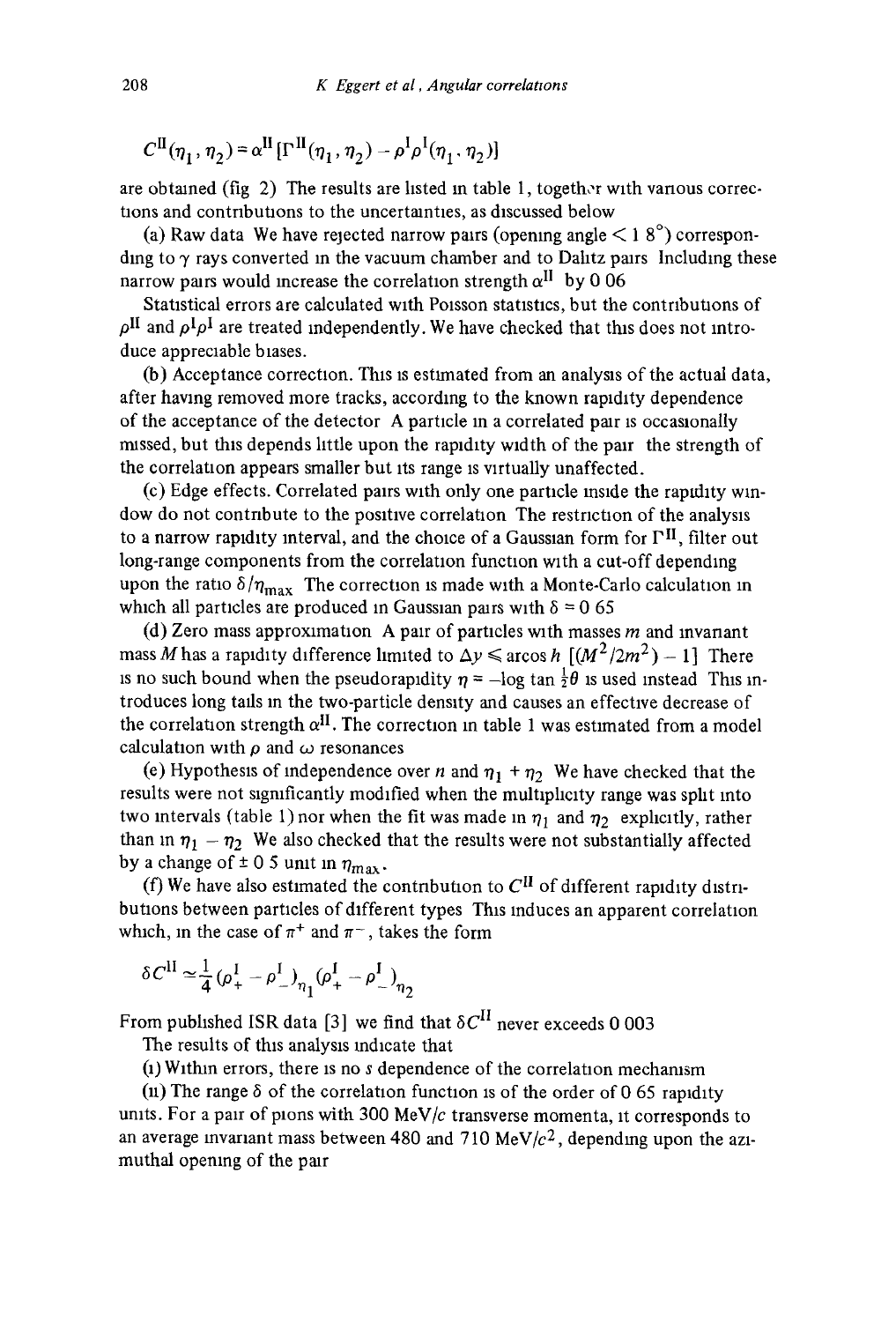(iii) The strength of the correlation and its multiplicity dependence are consistent with independent emission of low multiplicity clusters Using a single fit for the multiphcity range considered, we found

$$
\alpha^{\text{II}} = \frac{\langle K(K-1) \rangle}{\langle K \rangle} = \langle K \rangle - 1 + \frac{\langle K^2 \rangle - \langle K \rangle^2}{\langle K \rangle} = 1 \cdot 2 \pm 0 \cdot 2,
$$

which implies an average charge multiplicity per cluster

 $\langle K \rangle \leq 22 \pm 0.2$ 

#### 5 Azimuthal correlations

In the previous section no reference was made to a possible azimuthal dependence of the correlation In complete analogy with relation  $(1)$  we may define a two-particle azimuthal correlation function

$$
C_n^{\text{II}}(\phi_1, \phi_2) = \rho_n^{\text{II}}(\phi_1, \phi_2) - \rho_n^{\text{I}}(\phi_1) \rho_n^{\text{I}}(\phi_2)
$$
 (3)

Here again we only consider events with  $n$  charged particles in the rapidity interval  $|\eta| \leq \eta_{\text{max}}$  The independence of  $C_n^{\text{II}}(\phi_1,\phi_2)$  upon  $\phi_1 + \phi_2$  is now a simple consequence of rotational invariance As in the previous section, we find that  $(n - 1)$  $C_n^{\text{II}}(\phi_1,\phi_2)$  does not depend upon *n* within errors This permits us to define

$$
C^{\text{II}}(\Delta\phi) = \langle (n-1) C^{\text{II}}_n(\phi_1, \phi_2) \rangle,
$$

which only depends upon  $\Delta \phi = |\phi_1 - \phi_2|$  and is displayed in fig 4 for both sets of data It shows an excess of pairs with large  $\Delta\phi$  This can be simply measured in terms of the asymmetry parameter

$$
A_n = \left(\int\limits_{\frac{1}{2}\pi}^{\pi} \rho_n^{\text{II}} \, \mathrm{d}\Delta\phi - \int\limits_{0}^{\frac{1}{2}\pi} \rho_n^{\text{II}} \, \mathrm{d}\Delta\phi\right) \left(\int\limits_{0}^{\pi} \rho_n^{\text{II}} \, \mathrm{d}\Delta\phi\right)^{-1}
$$

We find  $(n - 1)A_n = 0.30 \pm 0.06$  (0.25  $\pm$  0.04) at  $\sqrt{s} = 23$  GeV (53 GeV)

To investigate the relation between rapidity and azimuthal correlations, we descnbe them simultaneously with a single angular correlation function defined in the four-dimensional space  $(\eta_1, \eta_2, \phi_1, \phi_2)$  The generalization of relations (1) and (3) is straightforward

$$
C_n^{\text{II}}(\eta_1, \phi_1, \eta_2, \phi_2) = \rho_n^{\text{II}}(\eta_1, \phi_1, \eta_2, \phi_2) - \rho_n^{\text{I}}(\eta_1, \phi_1) \rho_n^{\text{I}}(\eta_2, \phi_2),\tag{4}
$$

where the density functions are normalized to one in the four-dimensional volume

 $|\eta_{1,2}| \le \eta_{\text{max}}, \quad 0 \le \phi_{1,2} \le 2\pi$ 

After averaging over  $\eta_1 + \eta_2$ ,  $\phi_1 + \phi_2$ , and n, we obtain an angular correlation function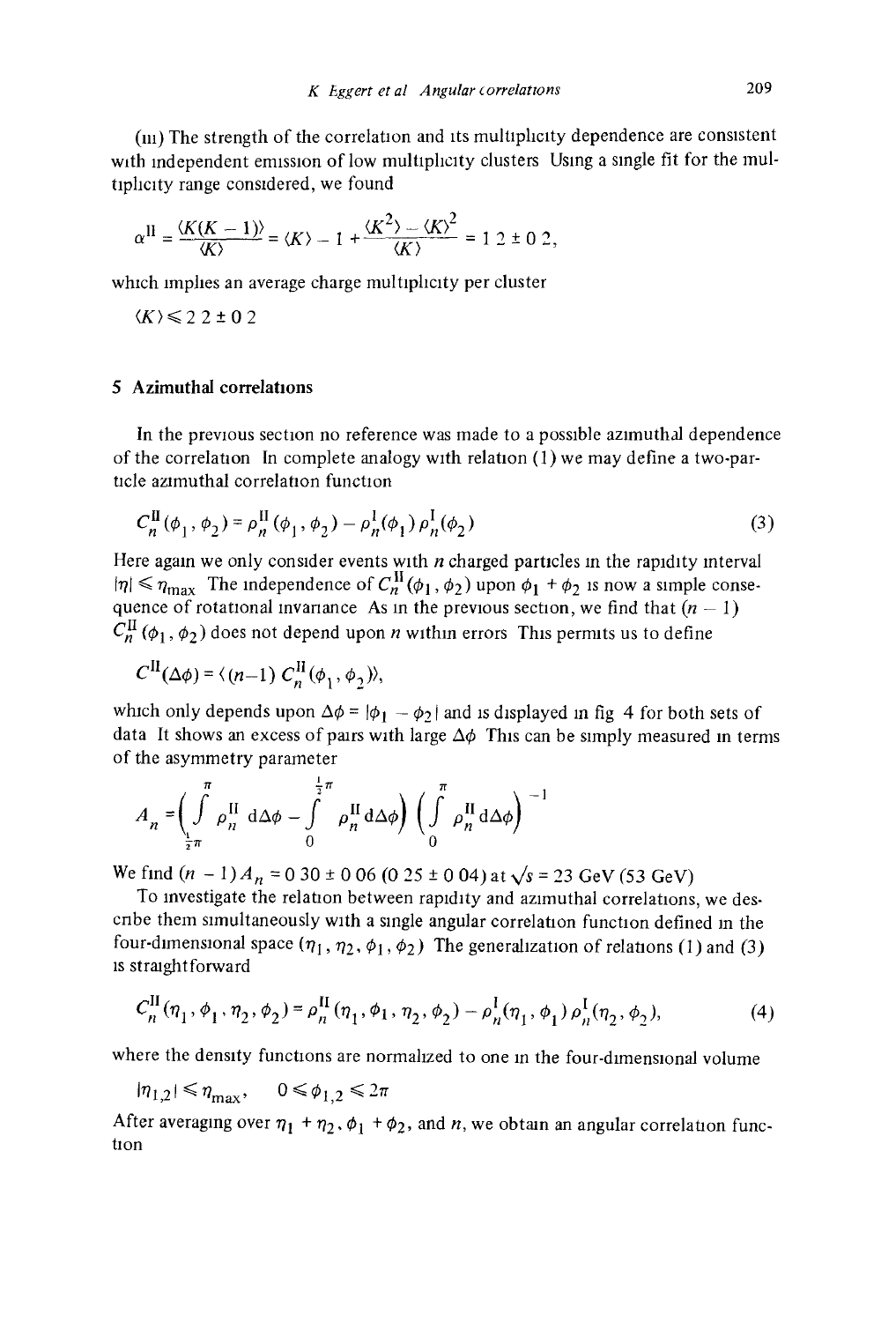

Fig 4 The measured azimuthal correlation functions,  $C^{II}(\Delta\phi)$ , in units of  $10^{-2}$ 



Fig 5. The measured angular correlation functions,  $C^{\mathbf{H}}(\Delta\eta, \Delta\phi)$ , in units of 10  $^{-3}$  For clarity, smooth curves have been drawn through the data which have typical error bars of  $\pm 0.4 \times 10^{-3}$ 

$$
C^{\rm II}(\Delta\eta,\Delta\phi) = \langle (n-1) C^{\rm II}_n(\eta_1,\phi_1,\eta_2,\phi_2) \rangle ,
$$

which only depends upon  $\Delta \eta = |\eta_1 - \eta_2|$  and  $\Delta \phi$ , and is displayed in fig 5 for both sets of data A rather complex structure emerges, with the following properties

(1) The short-range rapidity correlation persists over the full  $\Delta\phi$  range

(11) The range of the rapidity correlation is larger towards  $\Delta \phi = \pi$  than towards  $\Delta\phi = 0$  We find at  $\sqrt{s} = 23$  GeV (53 GeV)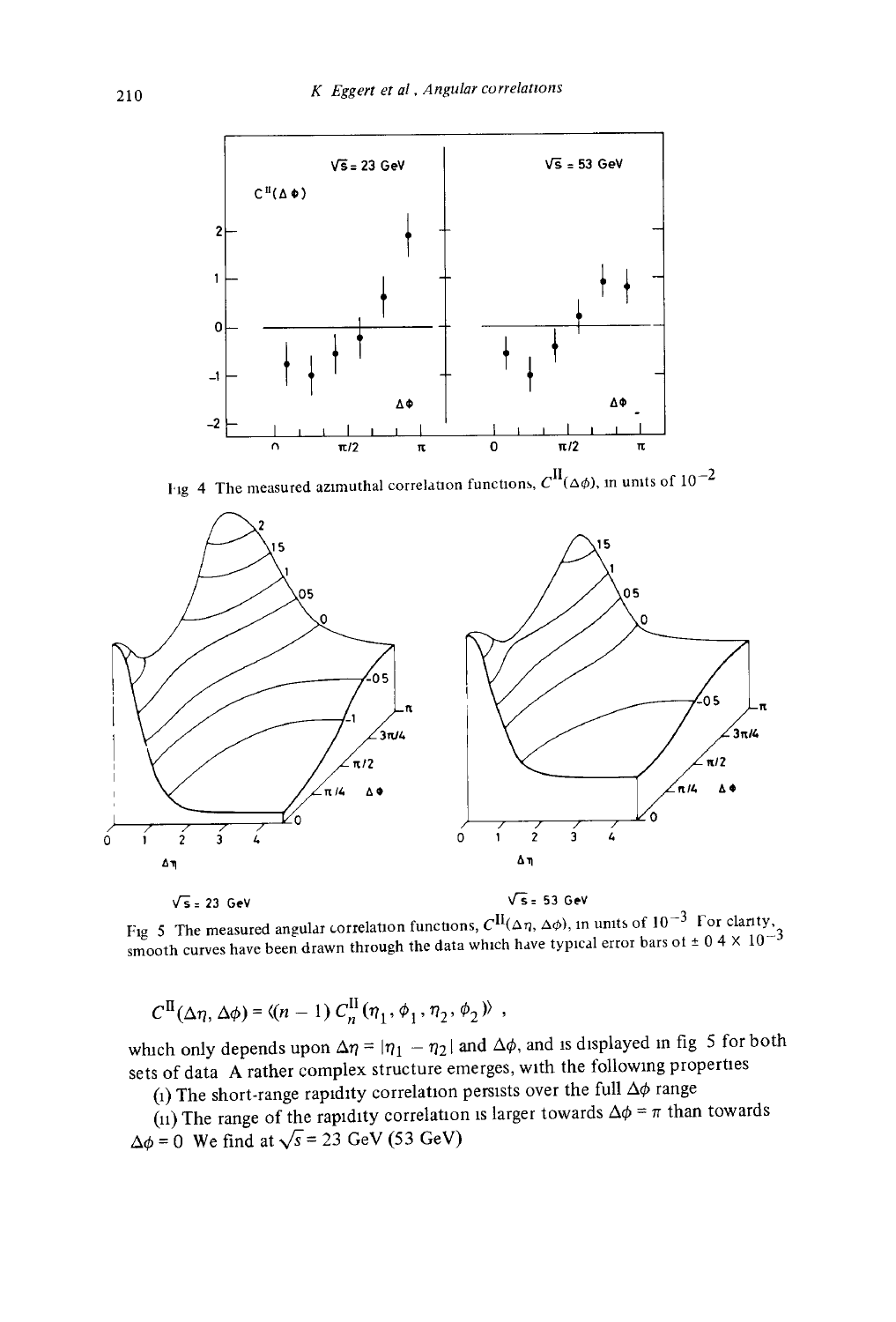

I ig 6 Calculated angular correlation functions,  $Cl^{\{I\}}(\Delta \eta, \Delta \phi)$ , for  $\rho^0 \to \pi^+\pi^-, \eta$  and  $\omega \to \pi^+\pi^-\pi^0$ decays Invanant cross sections for meson production have the form  $\exp(-\frac{1}{4}y^2) \times \exp(-Bp_T)$ , where y and  $p_T$  are the rapidity and transverse momentum of the decaying meson B has the value 6 GeV<sup>-T</sup> in the case of the top curves. For the bottom curves, B was adjusted to yield an invariant cross section of the form exp ( $-6p_T$ ) for the decay pions. Density functions are normalized in the square  $|\eta| < 2.5$  as for the  $\sqrt{s} = 53$  GeV data Lines of constant  $C^{II}(\Delta \eta, \Delta \phi)$  are labelled in units of  $10<sup>-3</sup>$ 

| $\delta = 0.54 \pm 0.04 (0.49 \pm 0.02)$ for $\Delta \phi \leq \frac{1}{2} \pi$ , |  |
|-----------------------------------------------------------------------------------|--|
| $\delta = 0.89 \pm 0.05 (0.86 \pm 0.04)$ for $\Delta \phi > \frac{1}{2}\pi$       |  |

It is instructive to compare these data with angular correlations generated by independent emission of low-mass resonances For this we have calculated the effect of three typical decays,  $\rho \to \pi^+\pi^-$ ,  $\omega \to \pi^+\pi^-\pi^0$ , and  $\eta \to \pi^+\pi^-\pi^0$  The results, displayed in fig 6, have the following properties

(a) The  $\rho$  mesons induce rapidity correlations towards  $\Delta \phi = \pi$  only, while  $\eta$  and  $\omega$  mesons do so over the full  $\Delta\phi$  range Any two-body decay with a Q value large m comparison with the transverse momentum of the parent, would quahtatwely behave as  $\rho$  mesons

(b) The ranges of the rapidity correlations vary little with  $\Delta\phi$ . They are of the order of 0 8, 0 6, and 0 5 for  $\rho$ ,  $\omega$ , and  $\eta$ , respectively. The differences are due to the different average invariant masses of the  $\pi^+\pi^-$  pair in the three decays

(c) The strength of the short-range part of the rapidity correlation vanes with  $\Delta\phi$  in a way that depends only very little upon the rapidity distribution but very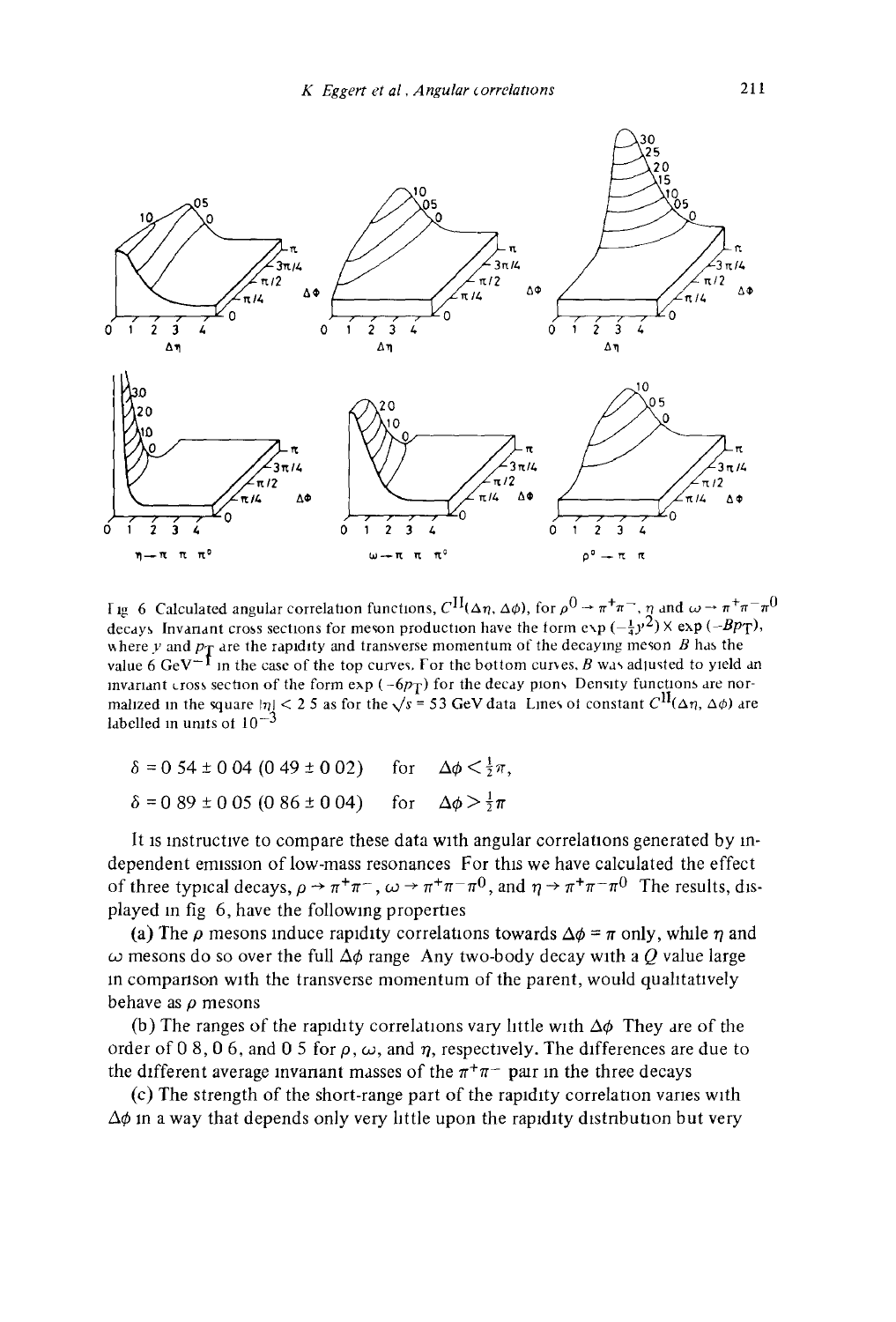much upon the transverse momentum  $(p_T)$  distribution adopted for the decaying meson This is illustrated in fig. 6 where two extreme forms were taken for the mvariant production cross sections one with  $\exp(-6p_T)$  for the resonances themselves (upper curves) and the other such that the decay plons obey  $\exp(-6p_T)$  (lower curves). While the domain of positive correlation for  $\rho$  mesons is concentrated towards  $\Delta\phi = \pi$  in both cases, it shifts from large  $\Delta\phi$  to small  $\Delta\phi$  for  $\omega$  and  $\eta$  mesons In general, when the transverse momentum becomes large compared to the  $Q$  value of the decay, positive correlations become significant in the vicinity of  $\Delta\phi=0$ 

It is noteworthy that combined production of  $\rho^0$ ,  $\omega$  and  $\eta$  mesons is able to describe most of the qualitative properties of the angular correlation functions  $*$  In particular, the  $\Delta\phi$  dependence of the rapidity correlation range is well reproduced

#### 6. Three-particle correlations

In an independent cluster emission model where there are only two-particle correlations, the ratio between correlated parrs and single-particle production :s simply related to  $\alpha_n^{\text{II}}$ . This is no longer true in the presence of correlations of higher order Such correlations could arise, for example, from the production of narrow clusters with more than two charged particles, or from possible medium-range correlations between charged pairs To see if multlplets other than pairs are produced, we now study three-particle correlations.

In complete analogy with relation  $(1)$  we define a three-particle correlation function

$$
C_n^{\text{III}}(\eta_1, \eta_2, \eta_3) = \rho_n^{\text{III}}(\eta_1, \eta_2, \eta_3) - \widetilde{\rho}_n^{\text{III}}(\eta_1, \eta_2, \eta_3),\tag{5}
$$

where  $\rho_n^{\text{III}}$  is the observed three-particle density and  $\tilde{\rho}_n^{\text{III}}$  the three-particle density m the absence of three-particle correlation

$$
\begin{aligned} \n\widetilde{\rho}_n^{\text{III}} &= \rho_n^{\text{II}}(\eta_1, \eta_2) \, \rho_n^{\text{I}}(\eta_3) + \rho_n^{\text{II}}(\eta_2, \eta_3) \, \rho_n^{\text{I}}(\eta_1) + \rho_n^{\text{II}}(\eta_3, \eta_1) \, \rho_n^{\text{I}}(\eta_2) \\ \n&- 2\rho_n^{\text{I}}(\eta_1) \, \rho_n^{\text{I}}(\eta_2) \, \rho_n^{\text{I}}(\eta_3). \n\end{aligned}
$$

The three-particle densities are normalized to one in the cube  $|\eta_{1,2,3}| \leq \eta_{\text{max}}$ 

In analogy with the two-particle case, where structure appears in the  $\Delta \eta$  dependence, we define a variable  $\xi$ , characteristic of triplet size

$$
\xi^2 = (\eta_1 - \eta_2)^2 + (\eta_2 - \eta_3)^2 + (\eta_3 - \eta_1)^2
$$

\* The decays of  $\rho^{\pm}$ ,  $\omega$  and  $\eta$  mesons produce a higher proportion of charged-neutral plon pairs than of charged-charged ones, thus mducang stronger charged-neutral correlations We also note that if these mesons are independently produced they generate no correlation between hke plons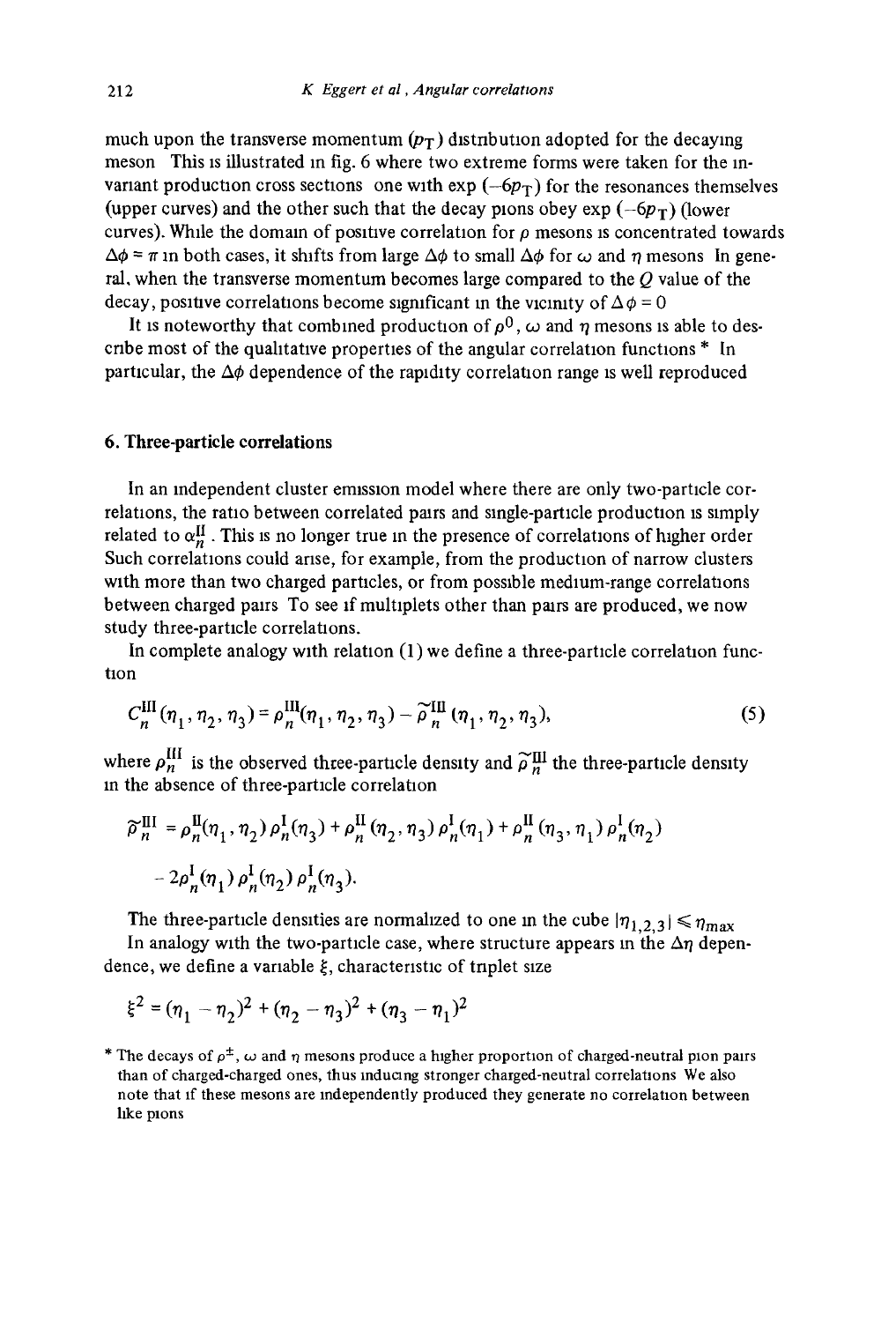

Fig 7 The three-particle densities  $\rho$ <sup>III</sup> and  $\tilde{\rho}^{111}$ , and the three-particle correlation function C<sup>III</sup>, in units for  $10^{-2}$ , *versus* the triplet size parameter  $\xi = \frac{1(n_1-n_2)^2 + (n_2-n_3)^2 + (n_3-n_1)^2}{2}$ 

We then average  $\rho_n^{\text{III}}$  and  $\tilde{\rho}_n^{\text{III}}$  over surfaces of constant  $\xi$  and define

$$
\rho^{\text{III}}(\xi) = \langle \rho_n^{\text{III}}(\xi) \rangle, \quad \widetilde{\rho}^{\text{III}}(\xi) = \langle \widetilde{\rho}_n^{\text{III}}(\xi) \rangle,
$$

where the average over  $n$  is performed in the same multiplicity intervals as before The dependence of  $\rho^{\text{III}}$  and  $\tilde{\rho}^{\text{III}}$  upon  $\xi$  is shown in fig  $\bar{7}$ 

The situation contrasts with the two-particle case where  $\rho^I \rho^I(\Delta \eta)$  has no structure and where the presence of correlation is directly visible in  $\rho^{\text{II}}(\Delta \eta)$  Here, the density  $\tilde{\rho}^{III}(\Delta \eta)$  is strongly peaked at low  $\xi$  values, owing to the short range of the two-particle correlation, and  $\rho^{\text{III}}(\xi)$  shows a similar behaviour In fact, within statistics,  $C_n^{\text{III}}(\xi)$  is consistent with zero for all multiplicities

We can obtain an upper bound on the strength of the three-particle correlation within the framework of the cluster model We first average  $(n - 1) (n - 2) C_m^{\text{III}}(\xi)$ between  $n = 6$  and  $n = 12$ , although we have no evidence against a possoble n dependence of this expression We then parametnze

$$
C^{III}(\xi) \equiv \langle (n-1)(n-2) C_n^{III}(\xi) \rangle = \alpha^{III} [\Gamma^{III}(\xi) - \tilde{\Gamma}^{III}(\xi)], \tag{6}
$$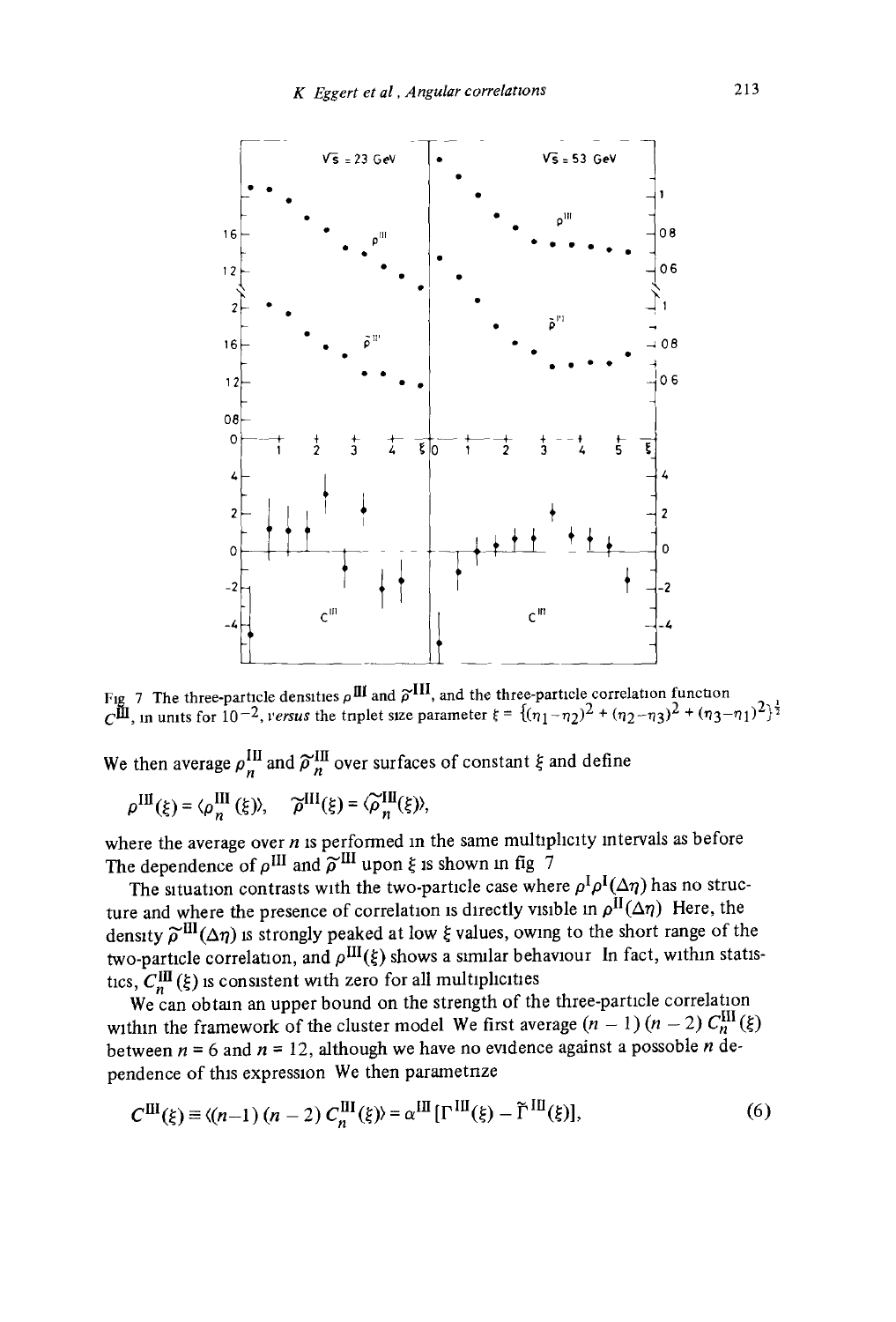where

$$
\alpha^{III} = \frac{\langle K(K-1)(K-2) \rangle}{\langle K \rangle}
$$

and  $\widetilde{\Gamma}^{III}$  has the same functional dependence upon  $\Gamma^{II}$  and  $\rho^I$  as  $\widetilde{\rho}^{III}$  has upon  $\rho^{II}$ and  $\rho^I$ . This expression emerges from the cluster model,  $\Gamma^{III}(\xi)$  is the three-particle density for particles m the same cluster We take it to have the form

$$
\Gamma^{\text{III}}(\xi) \propto \exp\ \left(-\frac{\xi^2}{6\delta^2}\right),\,
$$

corresponding to clusters decaying into uncorrelated particles with a Gaussian singleparticle distribution of variance  $\delta$ 

From a common fit to  $Cl(\Delta \eta)$  and  $ClH(\xi)$  in the  $\sqrt{s}$  = 53 GeV data, we find

$$
\delta = 0.59 \pm 0.07
$$
,  $\alpha^{II} = 0.76 \pm 0.09$ ,  $\alpha^{III} = 0.25$ 

This gives almost no bound on the strength of the three-particle correlation function If all particles were produced in independent triplets,  $\alpha^{III}$  would be 2 To obtain a significant estimate of  $\alpha$ <sup>III</sup> requires a much larger number of events than considered here.

# 7 Conclusion

Many of the results presented here suggest that an Important part of the angular correlations observed in the central region is generated by known resonances

0) the dependence upon multiplicity is consistent with Independent emission of clusters of less than 2.2 charged particles on the average, at both  $\sqrt{s}$  values studied here ( $\sqrt{s}$  = 23 GeV and  $\sqrt{s}$  = 53 GeV),

 $(n)$  the range of the rapidity correlation corresponds to that of pairs with low invariant mass,

(iii) we have shown that combined production of  $\eta$ ,  $\omega$  and  $\rho$  mesons, as an example, can reproduce qualitatively the observed  $\Delta \eta - \Delta \phi$  dependence of the angular correlation function

These conclusions are supported by observations made at FNAL energies [4], namely the presence of a substantial  $\rho^0$  production in pp and  $\pi^-$  p collisions, and the weakness of correlations between like pions

In our opinion, lacking detailed knowledge on the production of known meson resonances, it is premature to see evidence for new dynamical processes in angular correlation data

We thank Professors H Faissner and N Schmitz for encouragement and support We have benefitted from several very instructive discussions with Dr. M Jacob